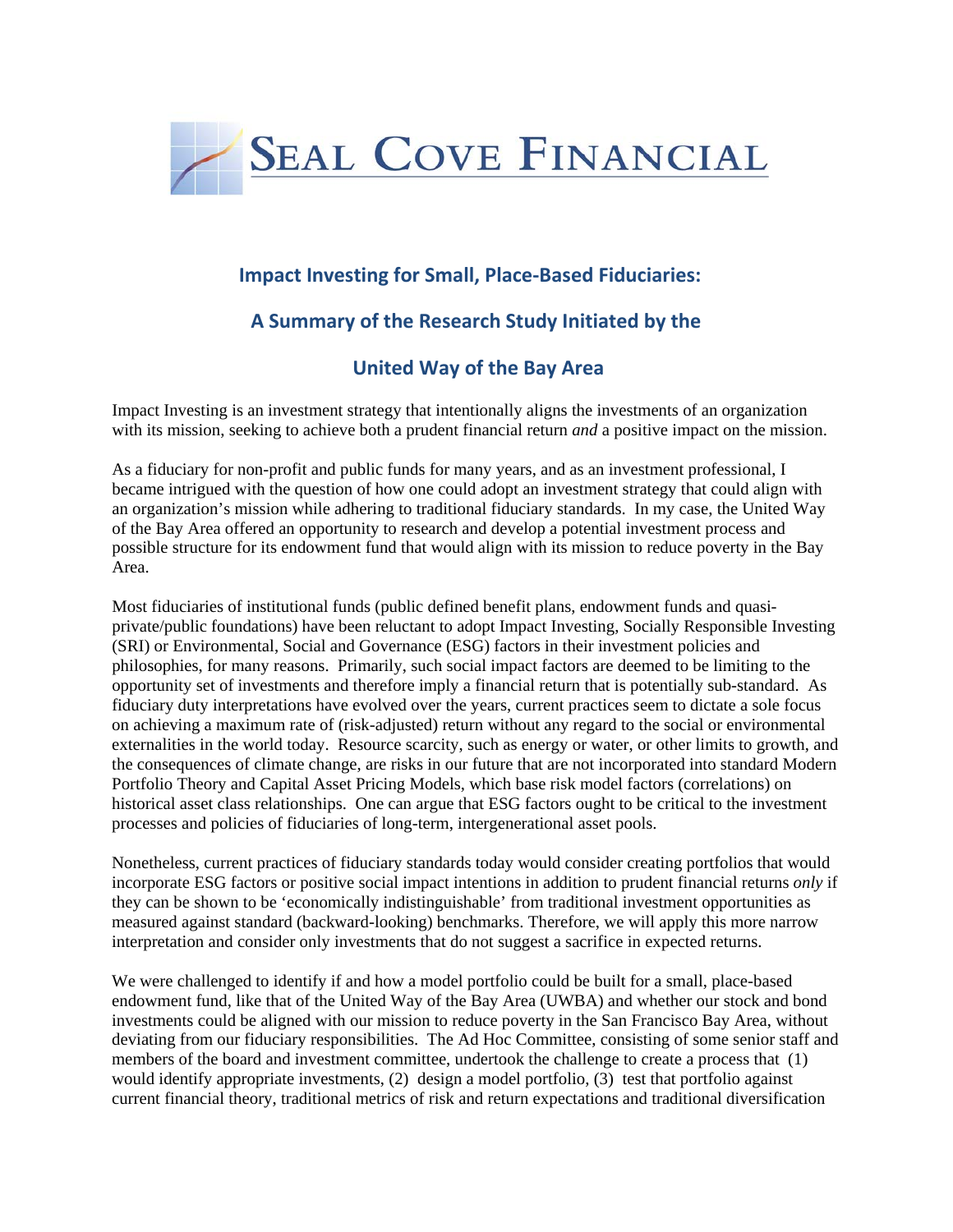standards, (4) seek alignment with the long term goals and objectives of the organization, and (5) meet our fiduciary duty as defined by UPMIFA (Uniform Prudent Management of Institutional Funds Act) and Prudent Investing standards.

## **Impact Investing**

Impact Investors can be classified into three main categories: Impact First (primarily seeking to maximize impact while secondarily expecting financial returns, if any, i.e., the grant); Investment First (fiduciaries primarily seeking market-rate or premium returns and secondarily (if at all) seeking a positive social or environmental impact); and Catalyst First (seeking to give or invest to collaborate to build the Impact Investing industry and infrastructure).

Traditionally, Socially Responsible Investing (SRI) strategies were based on actively excluding companies whose products or activities were contrary to an organization's mission or beliefs. These SRI strategies are primarily limited to the public equity portion of portfolios. SRI has produced a fairly large number of choices of investing options and strategies in its screens or focus (for example, faith based issues or green funds), and account for over 10% of global institutional equity assets.

Impact Investing is a more proactive, intentional strategy seeking to find investments that offer both a strong financial return as well as a positive social and/or environmental impact. Impact investing strategies can be implemented across all asset classes in a variety of investment vehicles, with varying degrees of liquidity, performance expectations, risk, and impact. Equity investors that seek impact can apply Environmental, Social and Governance (ESG) factors and screens and research corporate sustainability reports (CSR) in their analysis to build portfolios of companies that are aligned with a particular mission or goal. Equity investors can also impact corporate behavior through shareholder activism and proxy voting. Fixed income investors can identify impact more directly than equity investors, particularly through the community development and affordable housing bond markets, which are some of the earliest, largest and most successful examples of impact investing. Long term investments in infrastructure would have alignment and impact with many missions for healthy and diverse communities and economic development. Real Estate and Private Equity /Venture Capital can have some of the greatest impact through direct private equity and private debt, but often with less liquidity and transparency. Global impact investment opportunities in all asset classes can have a huge impact on the "Bottom-of-the-Pyramid", the poorest and most vulnerable in our world, while also delivering strong financial returns, as shown by micro-finance/micro-lending. Regionally-based impact investments for place-based missions can also be effective as well as prudent and provide an opportunity to track impact locally. Taking a whole portfolio approach, as directed by UPMIFA and prudent investor standards, organizations and fiduciaries of institutional assets can build impact into any or all parts of a portfolio with the appropriate intention, due diligence and oversight.

For our research, we determined that there are several characteristics to achieve to assure our fiduciary standards were upheld: (1) have low fees, (2) use a rules-based and objective process, (3) be implemented through professional (conflict-free) registered investment advisors, (4) be monitored through a prudent, standard due diligence process based on traditional benchmarks, and (5) expect market-like returns. By following a step-by-step process, beginning with a clear definition of the goals and mission of the UWBA, we identified a number of investment themes that would be aligned with a poverty alleviation mission.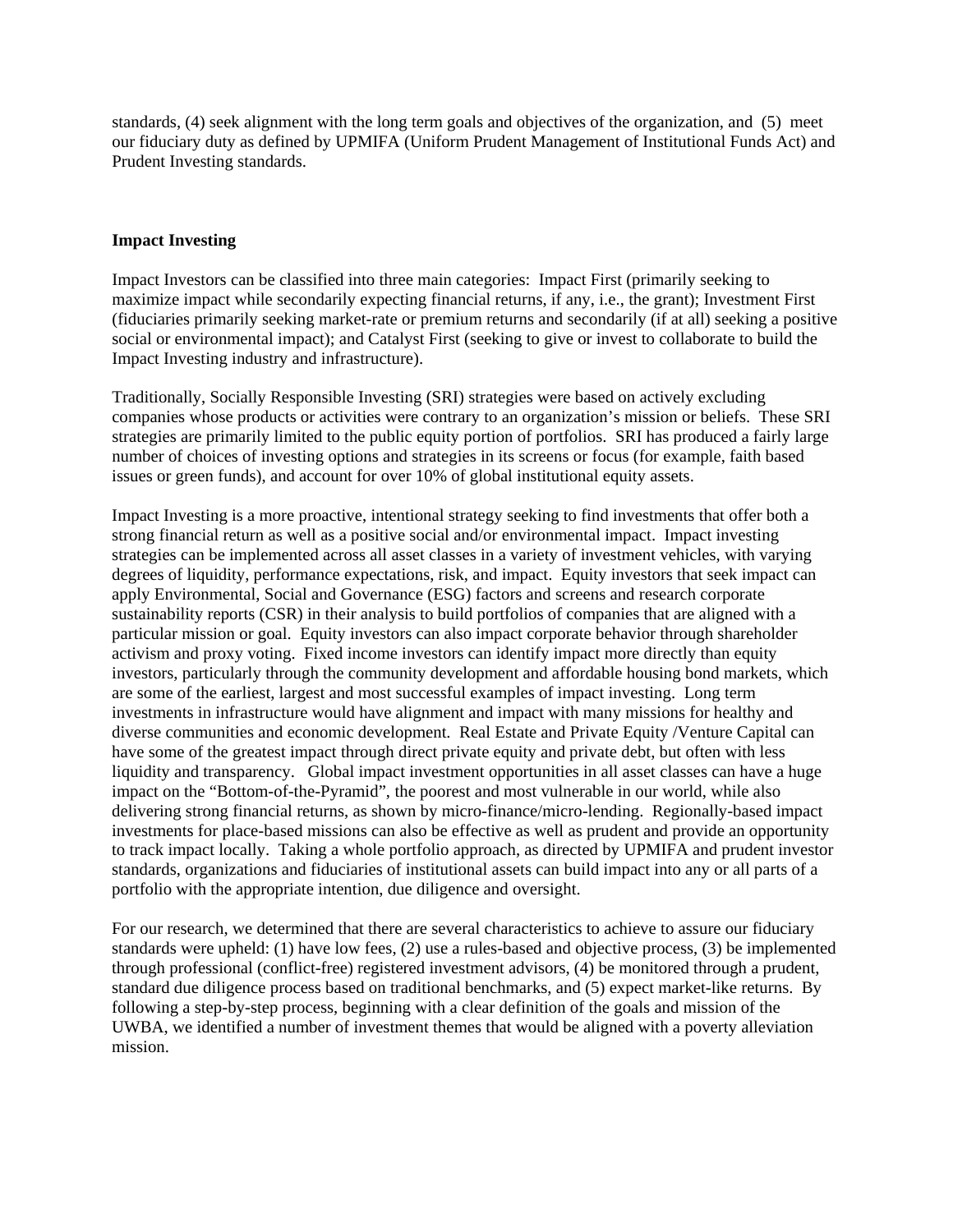| <b>Impact Investing Process*</b>     | <b>UWBA Research Process</b>                                                                                             |
|--------------------------------------|--------------------------------------------------------------------------------------------------------------------------|
| <b>Articulate Mission and Values</b> | UWBA goal:                                                                                                               |
|                                      | Reduce Poverty in the Bay Area by $\frac{1}{2}$ by 2020                                                                  |
| <b>Impact Themes</b>                 | Community Development, Affordable Housing,<br>Job Training, Employment                                                   |
| Define Impact                        | Quantify jobs and growth, unemployment rates<br>decline, affordable housing units built,<br>transportation funding, etc. |
| Develop Impact Investing Policy      | Develop Investment Policy: asset allocation,<br>liquidity requirements, risk budgeting,<br>spending, monitoring, etc.    |
| <b>Generate Deal Flow</b>            | Gather universe of ESG/Impact investment<br>managers in all asset classes, model portfolios                              |
| Analyze Deals and Evaluate Impact    | Perform due diligence, monitor financial results<br>and social impact, test for comparable<br>performance and risks      |

Source: Solutions for Impact Investors: From Strategy to Implementation, Rockefeller Philanthropy Advisors

We were able to draw on UWBA staff, research and its roadmap as it achieves its goals to reduce poverty. That helped us identify the social drivers that help to alleviate poverty, like job creation and affordable housing. Corresponding objective criteria were identified that could act as proxies for reducing poverty. We also were limited to the liquid public markets in stocks and bonds because the endowment fund at UWBA is relatively small. The United Way 'brand' is typically funded through workplace giving by corporate and philanthropic partners and passed through as grants and support, instead of through raising and maintaining a large endowment fund.

While there are now new databases and investment vehicles in many flavors of environmental and social criteria and constraints, there were no existing "off-the-shelf" ESG –type equity mutual funds that focused on poverty alleviation with a geographic spotlight on the San Francisco Bay Area. Fortunately, there are many creative and brilliant financial and academic experts in the Bay Area who helped us find our solution. Because job creation and employment reduce poverty, we sought to identify companies in the Bay Area that were 'good' employers, believing that a good job with a good company that offered good salaries and benefits, had good labor relations, and transparent and diverse management and governance structures contributed to poverty reduction through steady employment.

This resulted in our plan to create a 'Bay Area Employers' index of companies headquartered in the San Francisco Bay Area, including large employers who generally support the mission of UWBA. We found that there already exists a Bloomberg Bay Area Index of nearly 400 companies headquartered in the Bay Area, developed by the San Francisco Chronicle and Bloomberg in 2003 (symbol: BBACAX). It is a cap-weighted index, with its top 5 companies representing 50% of the universe: Apple, Chevron, Google, Oracle, and Wells Fargo. The following table shows how much tracking error the cap weighted index had to the S&P 500, so the committee opted to use the index as the underlying universe and optimize that universe against our benchmark rather than to cap-weight or equal-weight in order to minimize tracking error.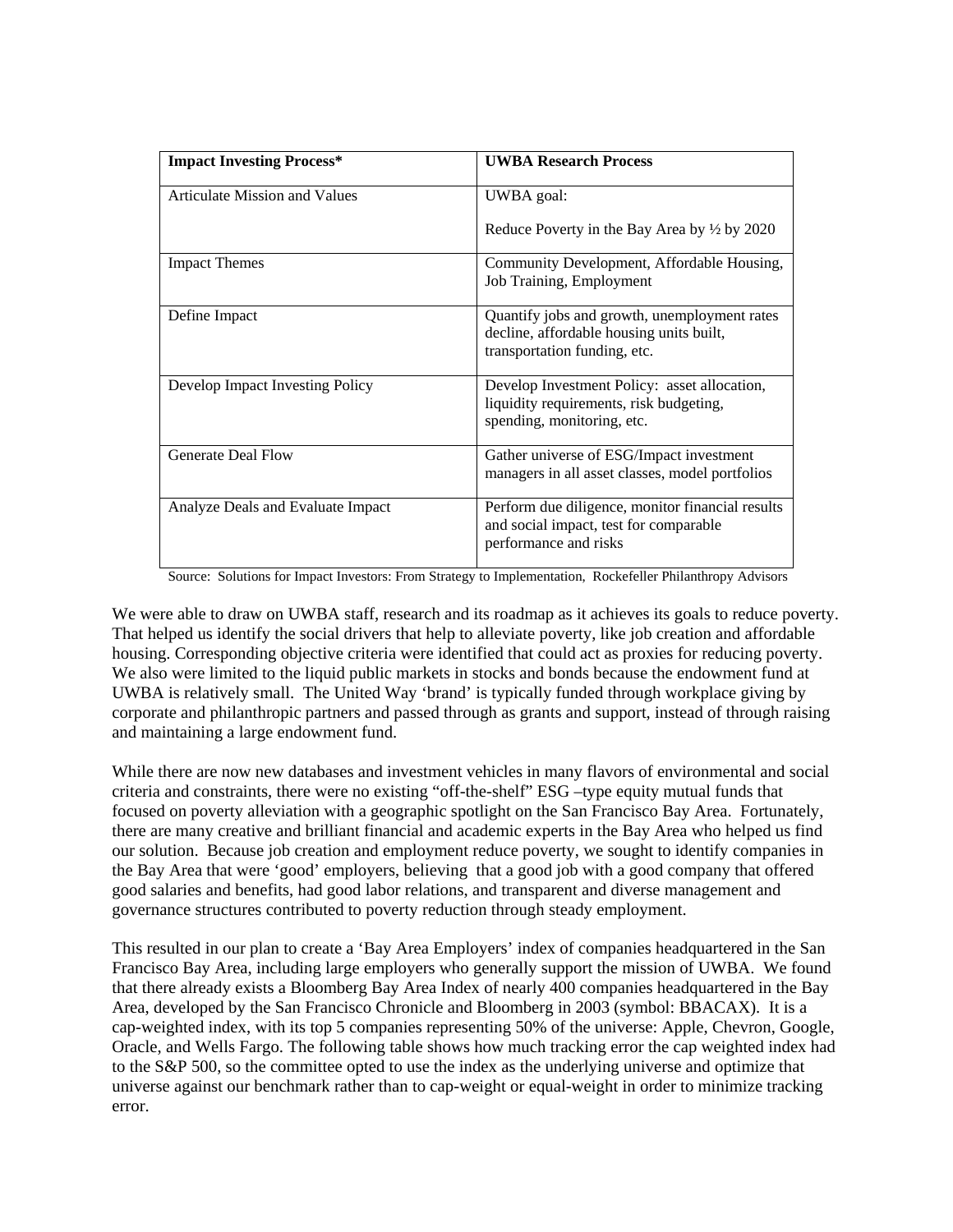| <b>Model Portfolios Structure</b> | <b>Tracking Error to S&amp;P500</b> | <b>Tracking Error to S&amp;P 500</b> |
|-----------------------------------|-------------------------------------|--------------------------------------|
|                                   | <b>BBACAX + 15</b>                  | <b>BBACAX</b>                        |
| <b>Cap Weighted</b>               | 5.39%                               | 6.17%                                |
| <b>Equal Weighted</b>             | 15.68%                              | 15.81%                               |
| Optimized                         | 2.68%                               | 2.82%                                |

Model Sector Allocations

|                         | Optimized        |              |
|-------------------------|------------------|--------------|
| <b>GICS Sector</b>      | <b>BBACAX-HQ</b> | S&P 500      |
| Consumer Discretionary  | 10.14%           | 10.60%       |
| <b>Consumer Staples</b> | 7.20%            | 10.50%       |
| Energy                  | 13.18%           | 13.10%       |
| <b>Financials</b>       | 16.36%           | 14.75%       |
| Health Care             | 13.50%           | 11.42%       |
| Industrials             | 5.48%            | 10.95%       |
| Information Technology  | 27.09%           | 18.72%       |
| <b>Materials</b>        | 0.55%            | 3.65%        |
| <b>Telecom Services</b> | 0.00%            | 2.93%        |
| <b>Utilities</b>        | 6.52%            | 3.37%        |
| Wtd Avg Mkt Cap         | \$84 billion     | \$94 billion |

Except for Telecommunications Services, all major industries are represented in the Bay Area. We are overweighted in Information Technology, Financials and Health Care and underweighted in Industrials and Materials. Our surprisingly diverse and remarkably robust region is the 19<sup>th</sup> largest economy in the world, and is home to the second largest concentration of Fortune 500 companies in the world. We recognized however, that there are some sectors and companies that should be better represented in our universe to reduce tracking error and more closely represent some of the largest employers in the Bay Area. Bank of America is no longer headquartered here, nor is Pac Bell, (now ATT) but both, as well as a dozen others companies, are significant local employers and supporters of UWBA. Including those extra companies helped create a universe of companies from which we could build a unique portfolio aligned with our social mission and geographic focus, which we call  $BBACAX + 15$ .

4

We determined a series of social criteria that would be proxies for identifying companies that could be classified as being 'good employers' (S), having 'good management' (G) and behaving as 'good environmental stewards' (E) in the Bay Area. We ranked those criteria and used objective data sources to identify companies who rated well in these ESG criteria to create a custom score for each company in the universe. Identifying only the top handful of criteria that are relevant to a poverty alleviation mission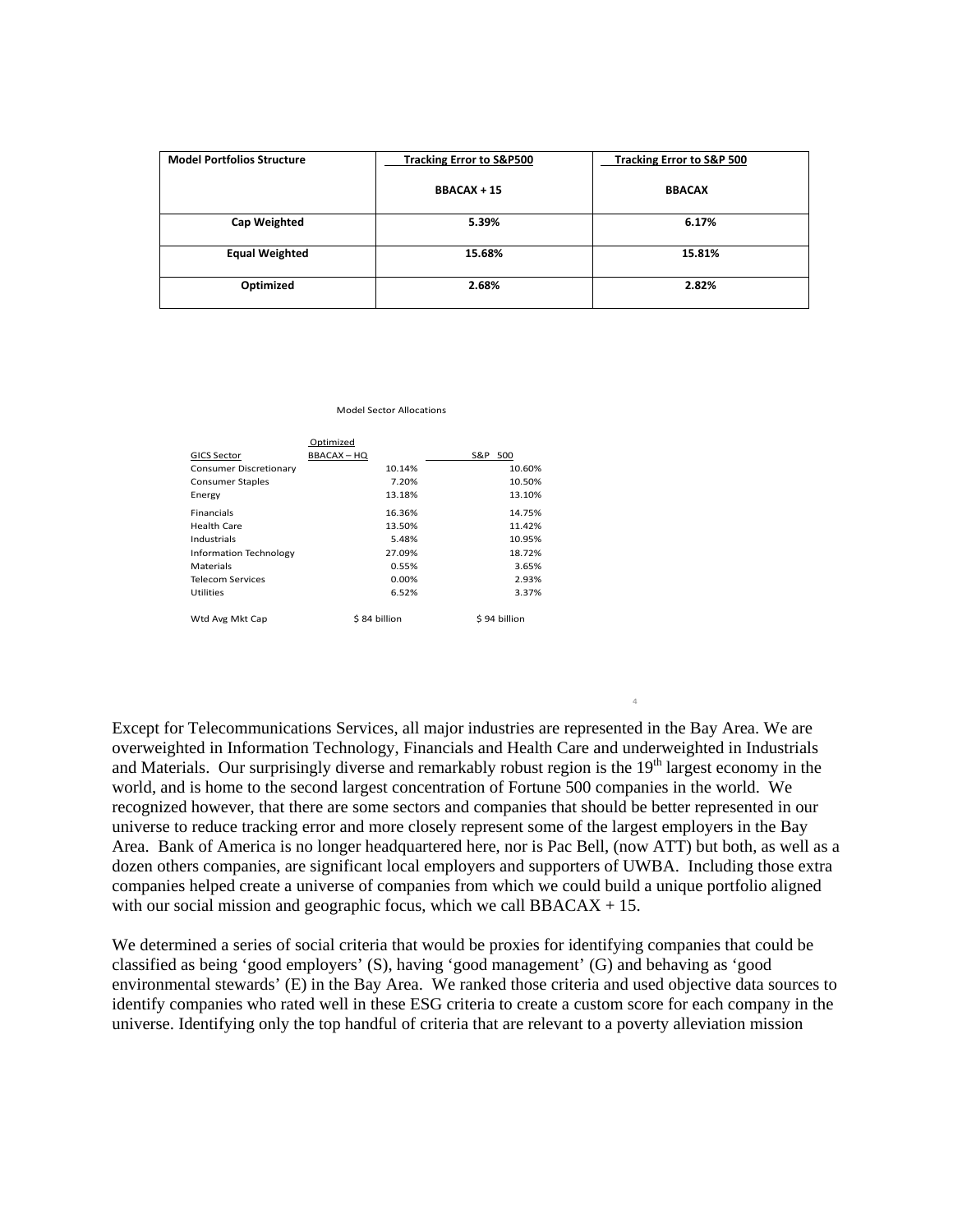meant that we did not dilute the screening intentions with too many factors.

|        | <b>Customized Social Screens</b>                                                                     |                                                                                                                                                                                                                                                                          |                            |                                           |  |  |  |
|--------|------------------------------------------------------------------------------------------------------|--------------------------------------------------------------------------------------------------------------------------------------------------------------------------------------------------------------------------------------------------------------------------|----------------------------|-------------------------------------------|--|--|--|
| ٠<br>۰ | 25 Categories - Focus Group consensus recommendations<br>Alignment with drivers of poverty reduction |                                                                                                                                                                                                                                                                          |                            |                                           |  |  |  |
|        | <b>Highly Relevant to Poverty</b>                                                                    | <b>Moderately Relevant</b>                                                                                                                                                                                                                                               | Low Relevance Not Relevant |                                           |  |  |  |
|        | <b>Job Creation</b>                                                                                  | Human and Employee Rights                                                                                                                                                                                                                                                | Gambling                   | Tobacco<br>Alcohol                        |  |  |  |
|        | <b>Labor Relations</b>                                                                               | <b>Workforce Diversity, including</b>                                                                                                                                                                                                                                    |                            | <b>Adult Entertainment</b>                |  |  |  |
|        | <b>Recognition (Corporate)</b>                                                                       | <b>Sexual Orientation</b>                                                                                                                                                                                                                                                |                            | <b>Animal Testing</b><br><b>Bioethics</b> |  |  |  |
|        |                                                                                                      | Environmental                                                                                                                                                                                                                                                            |                            | <b>Firearms</b><br>Life/Choice            |  |  |  |
|        |                                                                                                      | <b>Corporate Governance Metrics</b><br><b>Auditing Practices</b><br><b>Board Accountability</b><br><b>Board Composition</b><br><b>Board Independence</b><br><b>CEO Compensation</b><br><b>Company Ownership</b><br><b>Shareholder Rights</b><br><b>Takeover Defenses</b> |                            | Military<br><b>Nuclear Power</b>          |  |  |  |

Developing weights for those factors, through a consensus voting process by the committee and staff, we created a custom scoring system unique to our mission. Each company/stock in the universe would be evaluated on its custom ESG score as well as for its fit in the portfolio structure as measured by its contribution to diversification and minimizing tracking error.

6

|                    |                                                                                                                                                                                                                                                                     | Social & Geographic Criteria |                |            |                                                                                            |
|--------------------|---------------------------------------------------------------------------------------------------------------------------------------------------------------------------------------------------------------------------------------------------------------------|------------------------------|----------------|------------|--------------------------------------------------------------------------------------------|
|                    | Focus Group consensus sample criteria recommendations<br>Weightings: High is 2x Medium, Medium is 2x Low<br>Exclusions: Gambling (use 20% threshold)<br>Positive Scoring: based on objective data<br>Job Creation (High): defined by Universe of Bay Area employers |                              |                |            | $\blacksquare$ Labor<br><b>Relations</b><br>$\blacksquare$ Recognition<br><b>Diversity</b> |
|                    |                                                                                                                                                                                                                                                                     |                              |                |            | S <sub>exual</sub><br>Orientation<br>$\blacksquare$ Environme<br>ntal Toxics               |
|                    |                                                                                                                                                                                                                                                                     |                              |                |            |                                                                                            |
| Criteria           | <b>Data Elements</b>                                                                                                                                                                                                                                                | Importance                   | Weighting      | % of Total | Human                                                                                      |
| Labor Relations    | Evaluation of Relationships with<br>Organized Labor                                                                                                                                                                                                                 | High                         | 4              | 22%        |                                                                                            |
| Recognition        | Workplace and Diversity                                                                                                                                                                                                                                             | High                         | 4              | 22%        |                                                                                            |
| Diversity          | Total Workforce and Management                                                                                                                                                                                                                                      | Medium                       | $\overline{2}$ | 11%        |                                                                                            |
| Sexual Orientation | Non-discrimination Statement Same Sex<br><b>Benefits</b>                                                                                                                                                                                                            | Medium                       | $\overline{2}$ | 11%        | Rights                                                                                     |
| Fnvironmental      | Toxic Release Information and Spills                                                                                                                                                                                                                                | Medium                       | $\overline{2}$ | 11%        |                                                                                            |
| Human Rights       | Global Sullivan and Global Compact                                                                                                                                                                                                                                  | Medium                       | $\overline{2}$ | 11%        |                                                                                            |

Using computer-driven portfolio optimization programs at the Aperio Group of Sausalito, CA (an investment firm that builds custom portfolios) we developed a series of portfolios with varying levels of custom ESG scores and tracking error to the Russell 3000. The goal was to create a model portfolio of stocks that would maximize the aggregate custom ESG score while minimizing the tracking error to the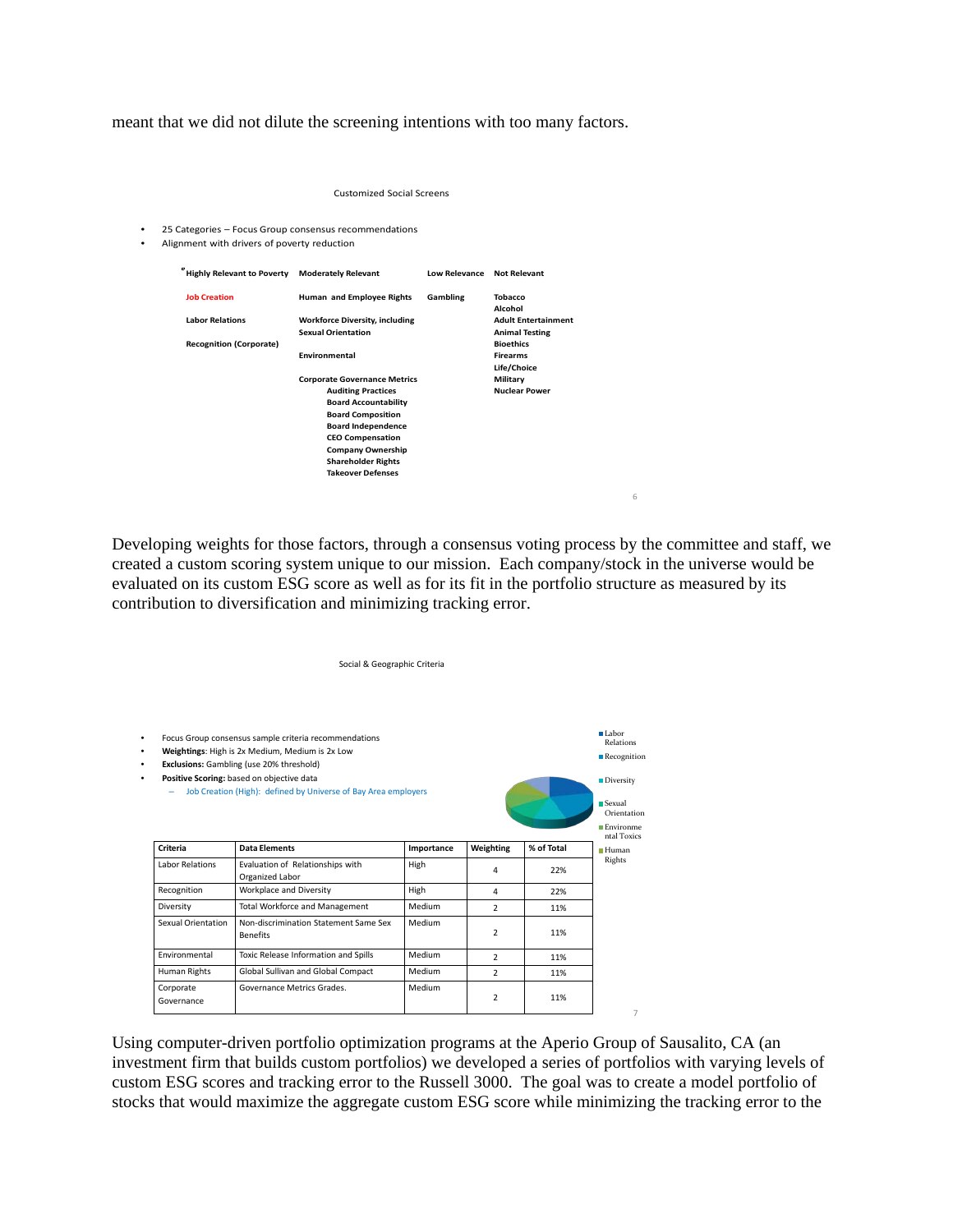Russell 3000, thereby balancing idealism with pragmatism. We also tested three different underlying universes of stocks, since we could see that the tracking error resulting from the geographic focus was much greater than the tracking error resulting from the ESG screens. The three universes varied by the degree to which the companies in the universe were headquartered in the Bay Area or not: 100%, 75% or 50%.

| Sample Portfolios                         |              |                            |       |                                |                              |                                             |                           |                           |
|-------------------------------------------|--------------|----------------------------|-------|--------------------------------|------------------------------|---------------------------------------------|---------------------------|---------------------------|
|                                           |              |                            |       |                                |                              |                                             |                           |                           |
|                                           |              |                            |       |                                |                              |                                             |                           |                           |
|                                           |              |                            |       |                                |                              |                                             |                           |                           |
| ÷                                         |              |                            |       |                                |                              |                                             |                           |                           |
|                                           | Bay Area 19% | Bay Area Only -100%        |       | Bay Area Co's 75% of portfolio |                              |                                             | Bay Area 50% of portfolio |                           |
| <b>Screened Portfolio Version</b>         | R3000 Index  | $\mathbf{1}$               | 4     | 8                              | 10                           | 13                                          | $\overline{ }$            | 11                        |
| Benchmark                                 | R3000        | R3000                      | R3000 | R3000<br>BBACAX+15             | R3000<br>BBACAX+15 BBACAX+15 | R3000                                       | R3000<br>BBACAX+15        | R3000<br><b>BBACAX+15</b> |
| <b>Model Universes</b>                    | R3000 Index  | <b>BBACAX+15 BBACAX+15</b> |       |                                |                              | +25% other +25% other +25% other +50% other |                           | +50% other                |
| Universe - Holdings                       | 2,940        | 252                        | 252   | 1,982                          | 1,982                        | 1,982                                       | 1,982                     | 1,982                     |
| <b>Standard Deviation</b>                 | 20.43        | 20.57                      | 20.65 | 20.48                          | 20.52                        | 20.49                                       | 20.44                     | 20.47                     |
| Tracking Error vs. Benchmark, %           | 0.00         | 2.41                       | 3.02  | 1.36                           | 1.95                         | 1.64                                        | 0.67                      | 1.32                      |
| <b>Model UWBA Social Score</b>            | 46           | 51                         | 65    | 50                             | 65                           | 60                                          | 49                        | 65                        |
| <b>Bay Area Weight%</b>                   | 19           | 100                        | 100   | 75                             | 75                           | 75                                          | 50                        | 50                        |
| Number of Holdings                        | 2940         | 126                        | 99    | 264                            | 178                          | 210                                         | 450                       | 294                       |
| Average Market Capitalization, \$Billions | 87.9         | 80.0                       | 93.2  | 89.0                           | 89.0                         | 89.5                                        | 89.8                      | 91.6                      |
|                                           |              |                            |       |                                |                              |                                             |                           |                           |

Graphing the various portfolios that demonstrated the trade-off between tracking error and high-to-low ESG scores, over the three universes, resulted in three 'frontiers'. The resulting "middle" equity portfolio (#13 in the chart above) seems to balance the desire for a highly rated ESG portfolio with the desire to minimize tracking error to the benchmark. In this portfolio, the equity holdings, of which 75% are headquartered in the Bay Area, compares well with the Russell 3000, where 19% of the companies are headquartered in the Bay Area. This model portfolio is tilted towards the companies whose practices were aligned with positive employee relationships, good governance and good environmental practices. Being optimized against our benchmark, the portfolio is expected to exhibit sector weightings, risk and performance expectations similar to the Russell 3000, with a tracking error of 1.64%. The screens used in the custom ESG scoring system improved from the basic ESG score for the Russell 3000 of 46 to the model portfolio's ESG score of 60, a 30% improvement for ESG criteria at a small (less than 2%) cost to tracking the benchmark.

8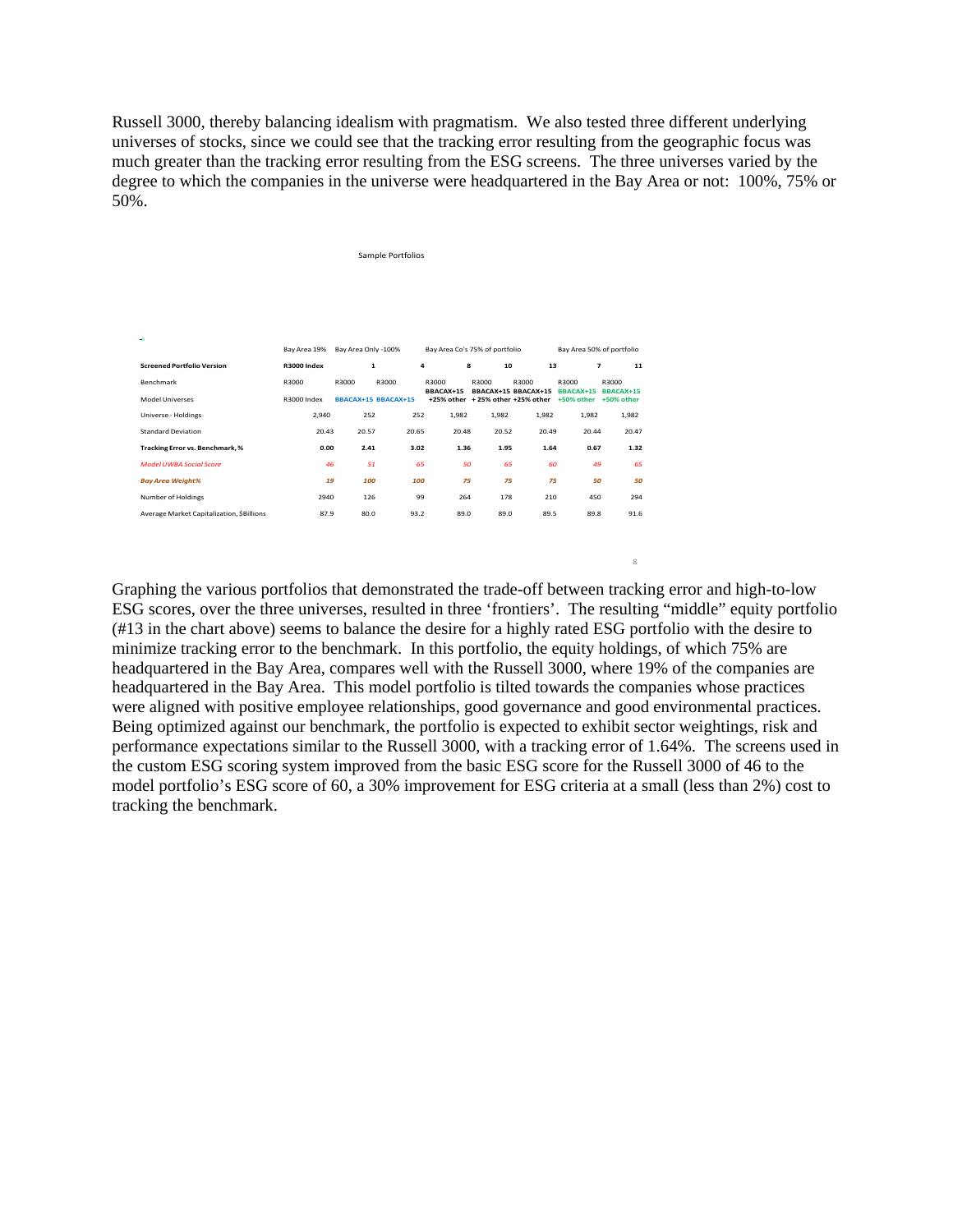Choosing the parameters for the Model



#### • Custom ESG Scores, Tracking Error, Geographic Focus

### **UWBA Model Portfolio: "Impact Bay Area"**

– Benchmarks: R3000, Barclays Aggregate

| Model Equity Universe                    | <b>BBACAX+15+</b><br>25% other | Russell 3000 Index |
|------------------------------------------|--------------------------------|--------------------|
| Universe - Holdings                      | 1,982                          | 2.940              |
| <b>Standard Deviation</b>                | 20.49                          | 20.43              |
| Tracking Error vs. Benchmark, %          | 1.64                           | 0.00               |
| <b>Model UWBA Social Score</b>           | 60                             | 46                 |
| <b>Bay Area Weight%</b>                  | 75                             | 19                 |
| Number of Holdings                       | 210                            | 2940               |
| Average Market Capitalization, SBillions | 89.5                           | 87.9               |

– Fixed Income: Bay Area affordable housing, GNMA and FNMA, corporate and taxable muni bonds

10

9

This model portfolio is now more aligned with the core mission of UWBA and can be expected to earn market levels of return and experience similar risks as its benchmarks. The historical performance of the model equity portfolio was within range of the projected tracking error, with the model portfolio outperforming its Russell 3000 benchmark for the two year period ending December 31, 2012 10.83 % versus 8.42% annualized.